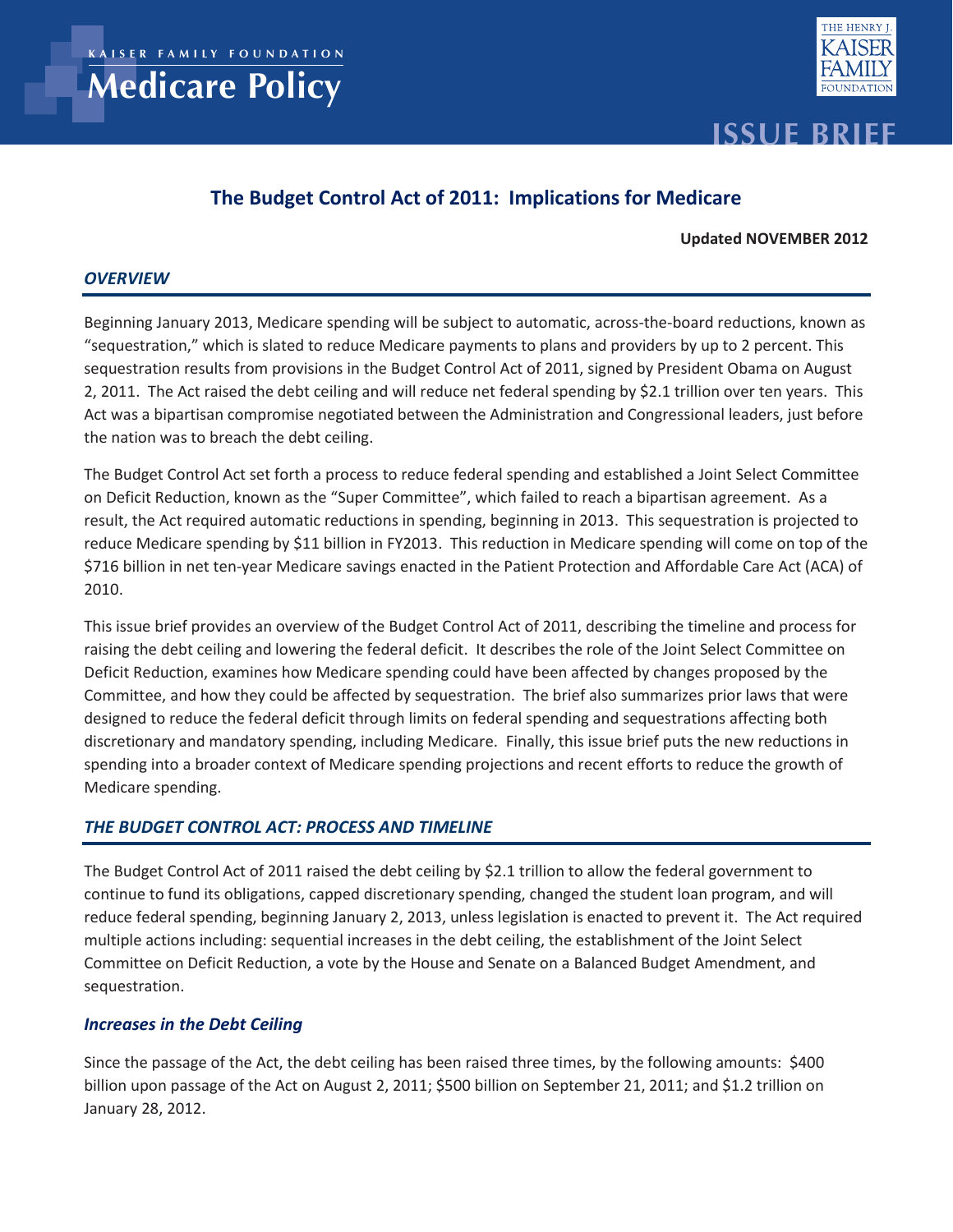The initial increase in the debt ceiling coincided with the imposition of caps on discretionary spending and changes to the student loan programs, saving \$917 billion between fiscal year (FY) 2012 and FY2021.<sup>1</sup> The law requires that, if discretionary spending exceeds the cap in a given year, the additional spending will be automatically reduced through sequestration in discretionary spending. The caps on discretionary spending do not apply to Medicare (or Medicaid or Social Security) because these are mandatory, rather than discretionary programs. The second and third increases in the debt ceiling could have been overridden if both the House and Senate had passed measures disapproving of the increases.

## *Congressional Joint Select Committee on Deficit Reduction*

The Budget Control Act required Congressional leaders to establish a new Joint Select Committee, also known informally as the "Super Committee," which was tasked with decreasing projected deficits by \$1.5 trillion between FY2012 and FY2021. The Committee had broad authority to propose changes to meet its target, including changes to Medicare, Social Security, Medicaid, defense, taxes, and any other element of the budget. Thus, the Committee was permitted to consider a number of Medicare savings proposals that have been recently discussed, including, for example, transforming the program from a defined benefit to a defined contribution plan, raising the age of Medicare eligibility, increasing beneficiaries' premiums and cost sharing, reducing payments to providers, strengthening the role of the IPAB, and requiring pharmaceutical manufacturers to provide larger rebates on prescription drugs.<sup>2</sup> The Senate and House Committees with jurisdiction were permitted to send their recommendations for spending reductions or revenue increases to the Joint Select Committee for consideration.

The 12-member Committee included six members from the Senate, selected by the Senate Majority and Minority Leaders, and six members from the House, selected by the Speaker of the House and the House Minority Leader. Congressional leaders appointed Representative Jeb Hensarling and Senator Patty Murray as co-chairs. Others appointed to the Committee were Senators Max Baucus, John Kerry, Jon Kyl, Pat Toomey, and Rob Portman and Representatives Xavier Becerra, Dave Camp, James Clyburn, Fred Upton, and Chris Van Hollen.

The Joint Select Committee was required to have its first meeting no later than September 16 and draft and vote on a proposal for decreasing the debt, by November 23. On November 21, 2011, the Joint Select Committee announced that it was not able to reach a bipartisan agreement and could not advance legislation to full Congress.

#### *Balanced Budget Amendment*

The Budget Control Act also required Congress to vote on a Balanced Budget Amendment to the Constitution between October 1 and December 31, 2011. The House of Representatives voted on the Balanced Budget Amendment on November 18, 2011; the measure did not receive the two-thirds majority needed to advance a constitutional amendment. On December 14, 2011, two Balanced Budget Amendments failed in the Senate.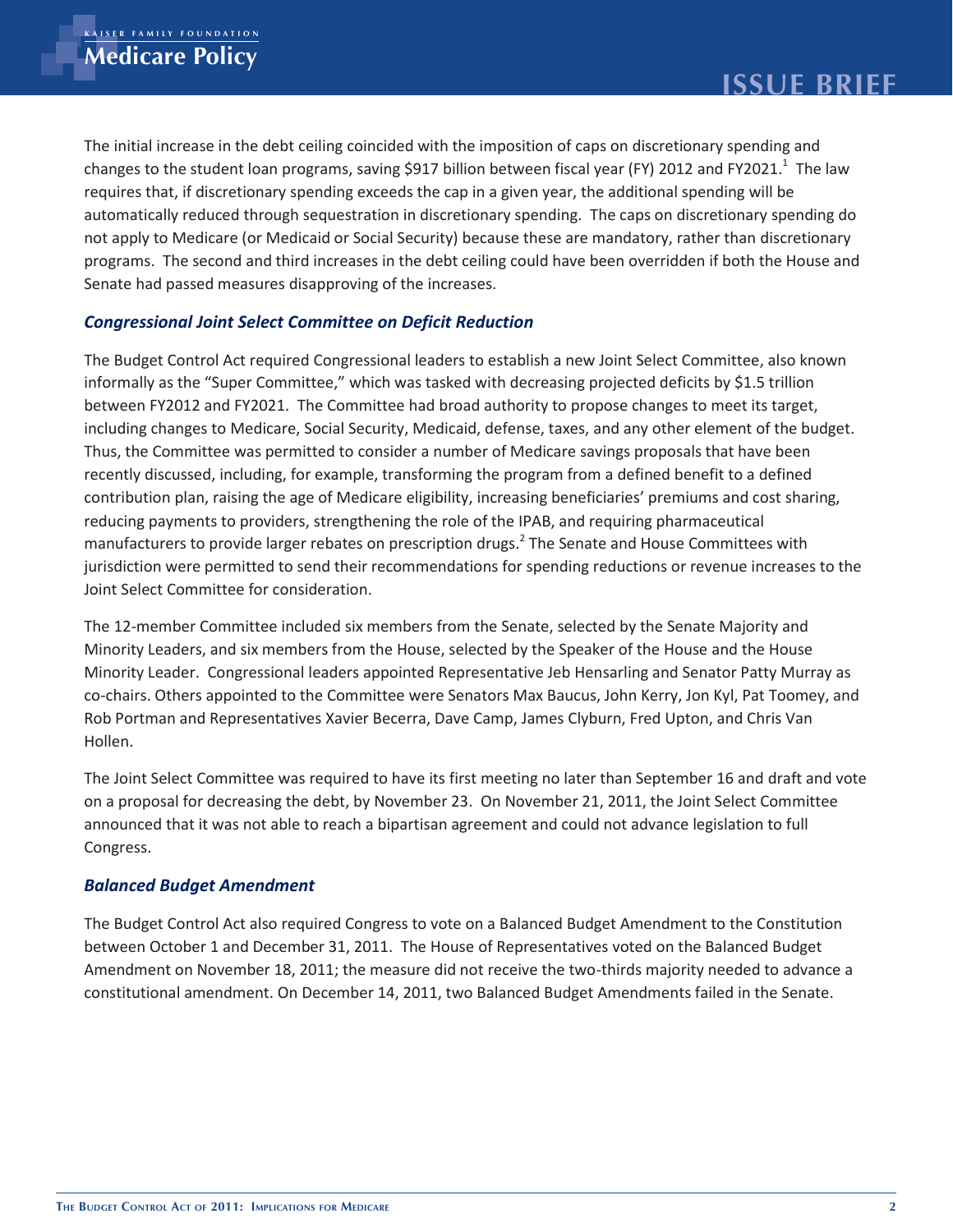## *Sequestration*

Sequestration is scheduled to occur beginning January 2, 2013,<sup>i</sup> since the Joint Select Committee did not develop legislation by the deadline set by the Budget Control Act, and Congress did not subsequently enact such legislation by January 15, 2012. The sequestered spending is required to be divided equally amongst the fiscal years 2013 through 2021, and half of the sequestered spending each year will be drawn from defense functions, with the other half drawn from non-defense functions, including such things as Medicare, cost-sharing subsidies in the health reform exchanges beginning in 2014,<sup>3</sup> farm price supports, vocational rehabilitation basic state grants, and the Social Services block grant. Medicaid is exempt from sequestration, as are other low-income programs and Social Security. In 2014 and thereafter, the discretionary savings will be achieved through reductions in the caps on discretionary spending.

The law limits the amount of savings that would be achieved through Medicare, capping reductions at 2 percent of payments to providers and plans per year of sequestration, and would apply to Medicare payments to Medicare Advantage plans, Part D (prescription drug) plans, and providers, including but not limited to hospitals and physicians. The Budget Control Act prohibits sequestration from affecting:

- Premiums under Parts B and D;
- Cost-sharing for Medicare-covered services;
- Medicare premium and cost-sharing subsidies under Part D; and
- Revenues to the Medicare Part A trust fund.

On August 7, 2012, President Obama signed into law the Sequestration Transparency Act of 2012 (P.L. 112-155), which required the Administration to report to Congress on the impact of the sequestration. On September 14, 2012, the Office of Management and Budget (OMB) released preliminary estimates of the sequestration's impact on the federal government, including Medicare (**Exhibit 1**).

OMB estimates that Medicare nonadministrative spending would be reduced by \$11.085 billion for FY2013, including \$5.607 billion from the Federal Hospital Insurance Trust Fund (Medicare Part A), \$4.903 billion



from the Federal Supplementary Medical Insurance Trust Fund (Medicare Part B), \$559 million from the Prescription Drug Account (Medicare Part D), and \$16 million from the Health Care Fraud and Abuse Control Account.<sup>4</sup>

 $\overline{a}$ 

<sup>&</sup>lt;sup>i</sup> Reduced payments to providers will go into effect February 1, 2012.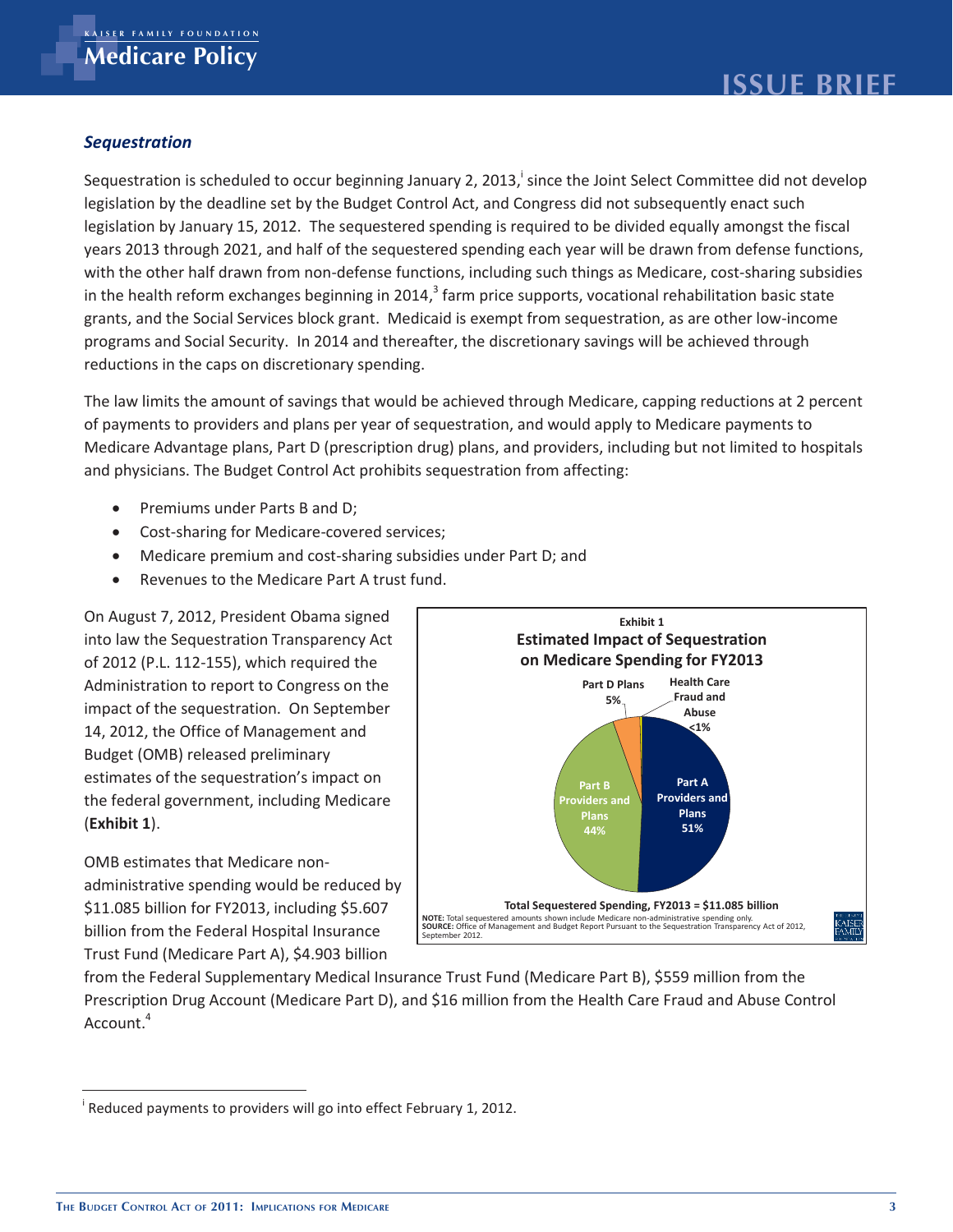While sequestration will not directly raise beneficiaries' premiums and cost-sharing, it is possible that reductions in payments to plans and providers could indirectly affect beneficiaries' out-of-pocket costs, if, for example, Medicare Advantage plans shift costs to beneficiaries by raising premiums or cost-sharing. Sequestration of Part B spending would lower beneficiaries' Part B premiums from what the premiums would have been otherwise, since Part B premiums are set to cover approximately 25 percent of projected Part B spending.

## *SEQUESTRATION IN THE CONTEXT OF MEDICARE SPENDING*

Federal expenditures for the 50 million people covered by Medicare will exceed \$550 billion in 2012, and are projected to exceed \$1 trillion by 2022.<sup>5</sup> As a result, many of the major debt reduction proposals released in the past several years include Medicare savings as part of a broader package of proposed recommendations. Proposals vary in terms of the magnitude of Medicare savings to be achieved and the nature of the proposed reforms. Some would reduce Medicare spending by relatively substantial reforms such as transitioning to a premium support system,<sup>6</sup> while others would keep the structure of the program intact and achieve savings through other means.

The debate over Medicare's role in deficit reduction discussions follows significant reductions in Medicare spending enacted in the ACA of 2010. The 2010 law included more than \$716 billion in net Medicare savings between 2013 and 2022, reducing annual payment updates to hospitals and other providers by \$415 billion and payments to Medicare Advantage plans by \$156 billion over ten years.<sup>7</sup> Additionally, the law authorized a new Independent Payment Advisory Board (IPAB) and charged it with developing recommendations to reduce Medicare spending if the projected per capita growth rate exceeds target levels. $8$  As



a result of these changes and other factors, Medicare per capita spending is projected to grow on average by about 3.1 percent between 2011 and 2020, substantially less than the 4.9 percent per capita growth in private health insurance expenditures, and grow at a slightly slower rate than the overall economy, as measured by the growth in the gross domestic product (GDP) (**Exhibit 2**).

The reductions in spending made by the ACA are being phased-in, and their long-term impact on Medicare remains to be seen. The Chief Actuary of the Centers for Medicare & Medicaid Services recently expressed his concern that reductions in payment to providers included in the ACA could make it difficult for certain providers to remain profitable, and could result in providers no longer participating in Medicare, possibly jeopardizing access to care for beneficiaries.<sup>9</sup> Additionally, the Office of the Actuary projected that, by 2019, roughly 15 percent of Medicare Part A providers would become unprofitable as a result of the provider productivity adjustments, and that the update reductions would not be sustainable over the long term.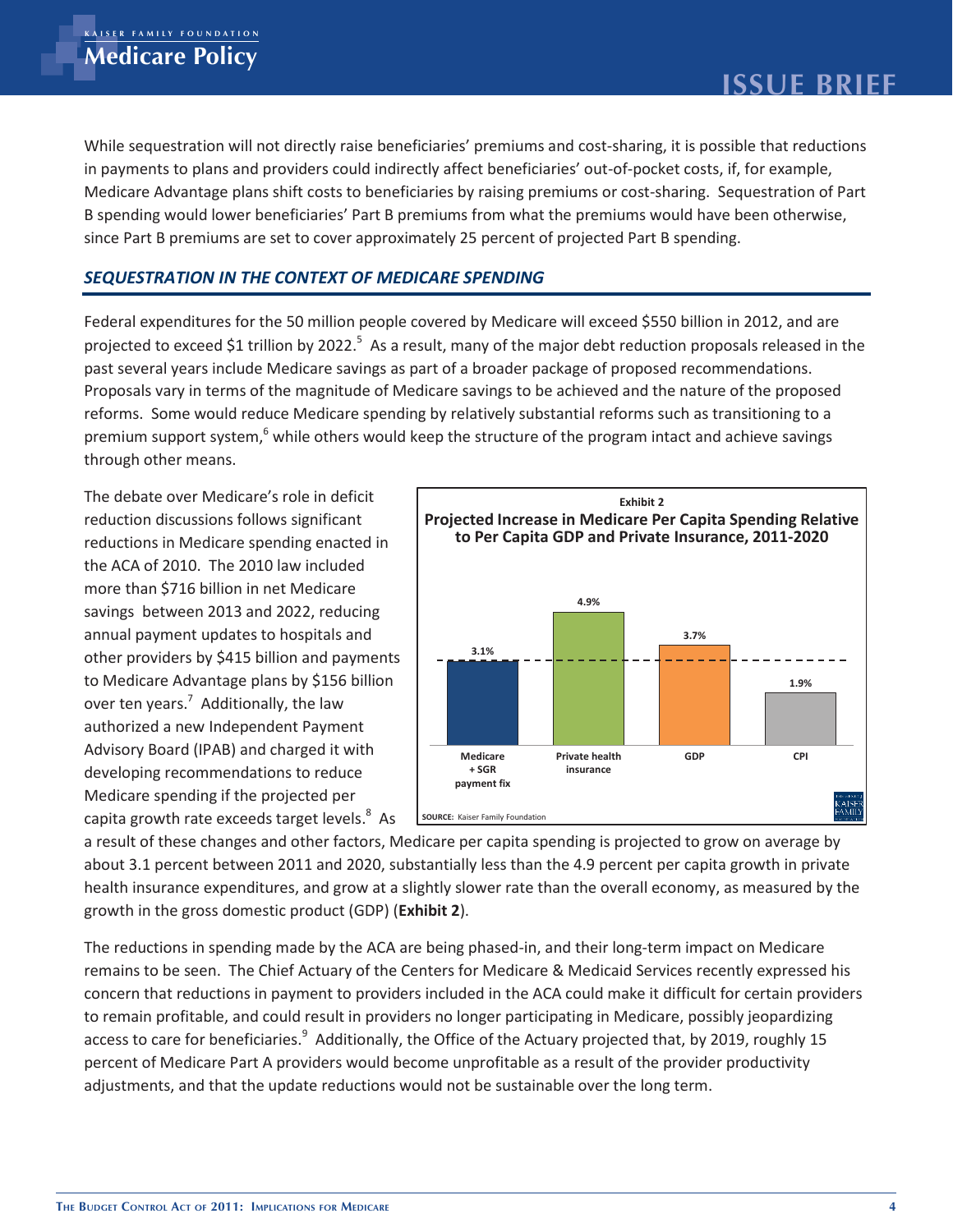#### *POLICY ISSUES FOR THE FUTURE*

The Budget Control Act imposed caps on discretionary spending, raised the debt ceiling, and requires further automatic spending reductions through sequestration. Some may consider the impending sequestration of payments to providers and plans to be a blunt approach to achieving savings, without regard to plans' and providers' operating margins. The reductions in Medicare spending through a sequestration could lead to improvements in productivity, to the extent there is currently excess cost or waste in the health care system; however, these savings come on top of enacted productivity adjustments in the health reform law, and amidst concerns of their long-term effects on access to care. The President and Congressional leaders are set to negotiate a proposal that would repeal, modify, or replace the automatic spending reductions with alternatives measures to reduce the deficit. As in all budget decisions, there is a very delicate balancing act to be achieved between reducing federal spending to improve the overall financial health of the country, and maintaining health coverage for the people served by federally funded programs.

*This brief was prepared by Gretchen Jacobson, Zachary Levinson, and Tricia Neuman of the Kaiser Family Foundation.*

For more information about issues to consider in transitioning to a premium support system, see Kaiser Family Foundation,

*Transforming Medicare into a Premium Support System: Implications for Beneficiary* Premiums, October 2012; available at

http://www.kff.org/medicare/8373.cfm. See also Kaiser Family Foundation, *Comparison of Medicare Premium Support* Proposals, July 2012; available at http://www.kff.org/medicare/8284.cfm. Also see Kaiser Family Foundation, *The Nuts and Bolts of Medicare Premium Support Proposals*, June 8, 2011; available at http://www.kff.org/medicare/8191.cfm. 7

 $\overline{\phantom{a}}$ 1 Congressional Budget Office, *CBO Analysis of August 1 Budget Control Act*, August 1, 2011. 2

 $2$  For more information about the Medicare provisions in the major deficit and debt reduction proposals, see Kaiser Family Foundation, *Comparison of Medicare Provisions in Deficit and Debt Reduction Proposals*, July 22, 2011; available at http://www.kff.org/medicare/8124.cfm <sup>3</sup>

See Kaiser Family Foundation, *The Budget Trigger and Health Reform*, August 4, 2011; available at http://healthreform.kff.org/notes-onhealth-insurance-and-reform/2011/august/the-budget-trigger-and-health-reform.aspx 4

Office of Management and Budget, *OMB Report Pursuant to the Sequestration Transparency Act of 2012 (P.L. 112-155)*, September 14, 2012.

Congressional Budget Office, *Medicare Baseline*, March 2012. 6

Congressional Budget Office, *Letter to the Honorable John Boehner Providing an Estimate for H.R. 6079, the Repeal of Obamacare Act*, July 24, 2012.

<sup>8</sup> For more information, see Kaiser Family Foundation, *The Independent Payment Advisory Board: A New Approach to Controlling*  Medicare Spending, April 13, 2011; available at http://www.kff.org/medicare/upload/8150.cfm.<br><sup>9</sup> See Foster, R.S., "Estimated Financial Effects of the 'Patient Protection and Affordable Care Act,' as Amended," April 22, 20